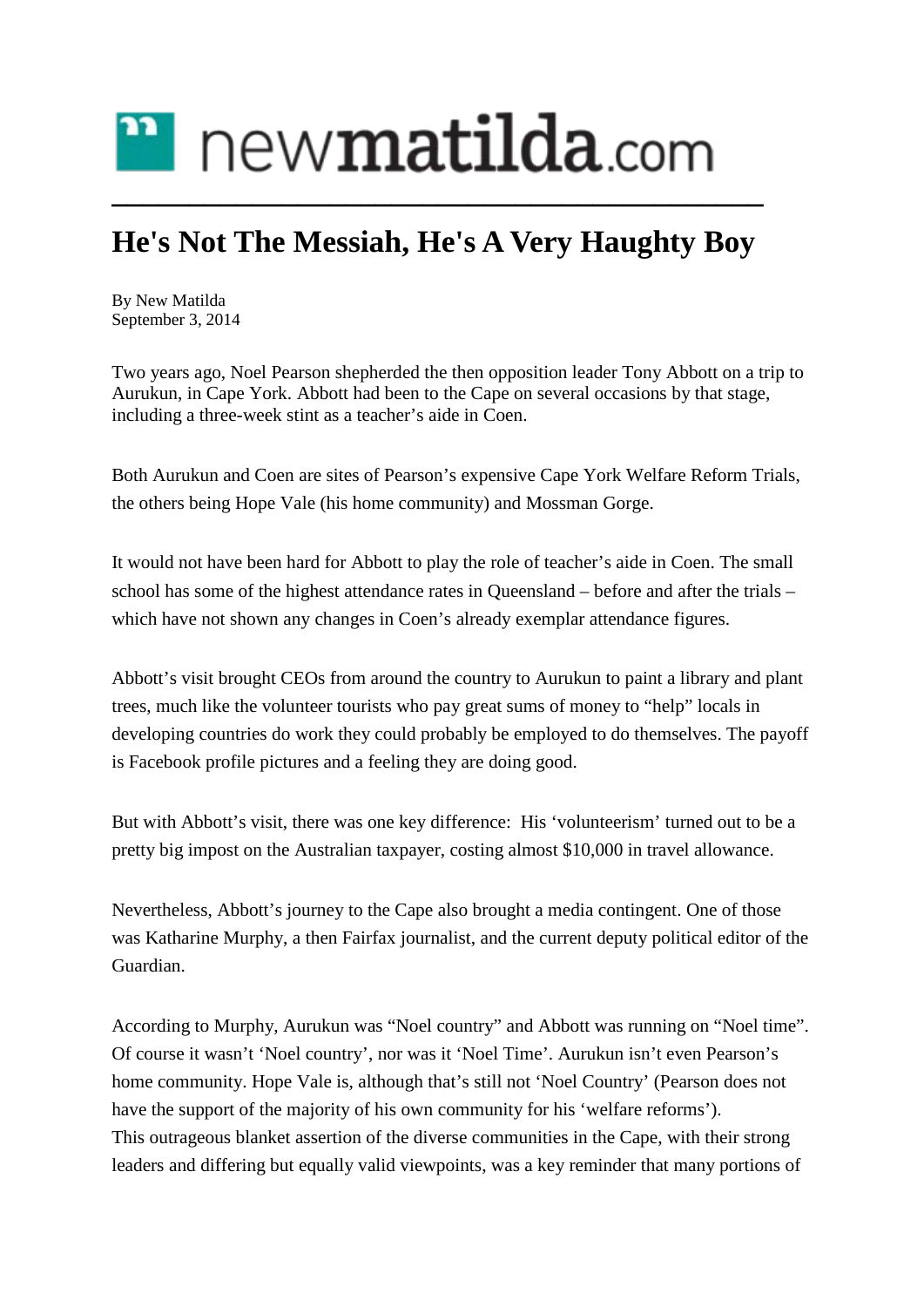the mainstream media are blind to the complex threads interwoven across Aboriginal Australia.

There are leaders other than Noel, particularly on the Cape, who would be appalled to learn they run on 'Noel Time'.

But however offensive, that sort of media language – "Noel Country" – was not a surprise to those who follow Aboriginal affairs. For decades, Pearson has been the undisputed black darling of Australian media, much to the dismay of a large number of blackfellas. His causes make the front pages of media outlets across the country, most often in The Australian, but with little analysis of what he proposes and shockingly low scrutiny of his outcomes.

Pearson's huge media profile and ability to influence government has overshadowed other Aboriginal leaders, the vast majority of whom do not mirror much of his thinking.

Which is why it must have come as a surprise for Pearson to read a Good Weekend profile piece in 2012, which followed an article by the Australian's Tony Koch, lambasting Pearson for his bully boy ways.

The latest "attack" came from the Sydney Morning Herald's Paul Sheehan two weeks ago, who, in a harsh tirade against Pearson called him out for having stormed into the Fairfax offices in Sydney and threatened an editor that he would beat him to a pulp, and even throw him off the balcony.

Sheehan's article caused a bit of a furore and it came from unexpected quarters.

Aboriginal filmmaker Rachel Perkins, the daughter of celebrated activist and bureaucrat Charlie Perkins wrote a disarming ode to Pearson, comparing him to her father and almost anointing him Charlie's successor.

According to Perkins, "Anyone who chooses to be an Aboriginal leader has to be mad".

For a start, Aboriginal people don't get to 'choose' to be leaders. That choice belongs to the community, not the media, nor solely Rachel Perkins. It's also not 'mad' to stand up for your people, no matter how challenging the job.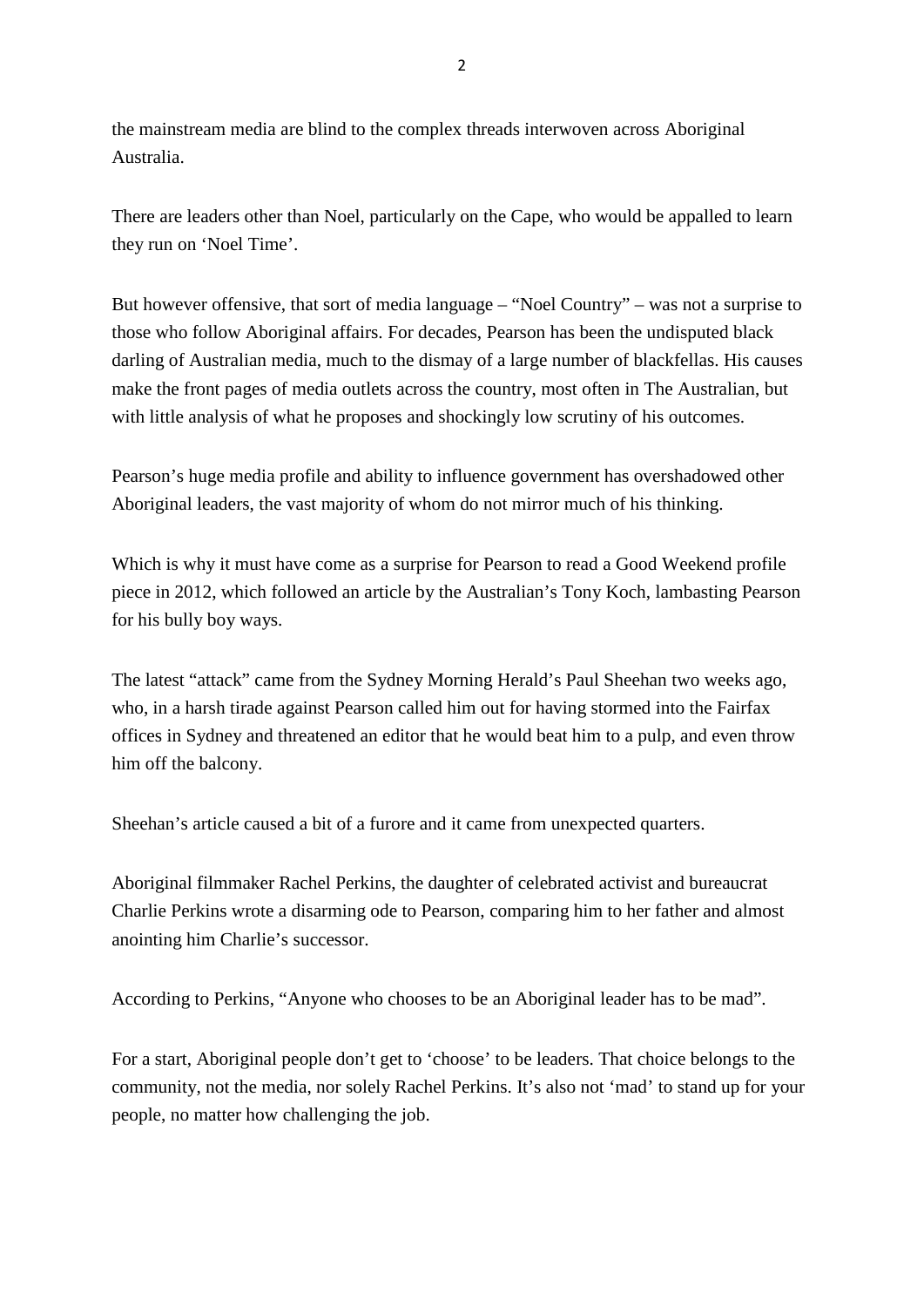Perkins continues: "Noel Pearson, follows, more than any other, in the footsteps of my father. My fear is that he will meet the same fate in the face of a determined agenda to publicly destroy him," Perkins opined.

"I have observed Aboriginal leadership buoyed and destroyed in a manner something like a national sport. Who will topple the next Aborigine who assumes a higher status than their station? How dare an Aborigine challenge the press, blast the bureaucrats and politicians? How dare an Aborigine think they are more expert on Indigenous affairs? Let's watch as we bring him down."

Apparently, in the age of 'freedom of speech', threatening to beat someone to a pulp and throw them off a balcony represents 'leadership'. The way you conduct yourself as an 'Aboriginal leader' clearly doesn't bother Perkins.

Perkins piece is riddled with so much blatant misinformation I don't even know where to begin. Bringing down blackfellas obviously has been a "national sport". Pearson has been a player, but not the target. He has enjoyed unprecedented media adoration and very limited scrutiny of his Welfare Reform Trials, precisely because he tells white Australia what it wants to hear, and I would hazard to guess, because of the tactics exposed in the Sydney Morning Herald and The Australian articles.

As the Australian National University's Jon Altman notes: "By and large, white Australia has bought the now dominant narrative that self determination has been a failure and that it is high time that Aboriginal individuals take responsibility. This is a message promulgated by Noel Pearson and echoed in the nationally-dominant Murdoch media (where Pearson has a regular column). It is repeated in bipartisan national political consensus and by the nation's most powerful corporate leaders."

White Australia doesn't want to hear how it is complicit in the devastating situation that afflicts the First Peoples. What is more comfortable is to shift responsibility back onto black communities, precisely the prevailing Pearson agenda.

Welfare reform is undoubtedly important, but this brand of "tough love" is disempowering, as shown in the results of the trials. Six years on, they are still "trials", but their influence is reflected in the NT intervention, the Student Enrolment and Attendance Measure, and the Pearson-influenced "Empowered Communities" model, all of which show little evidence, or prospect, of success.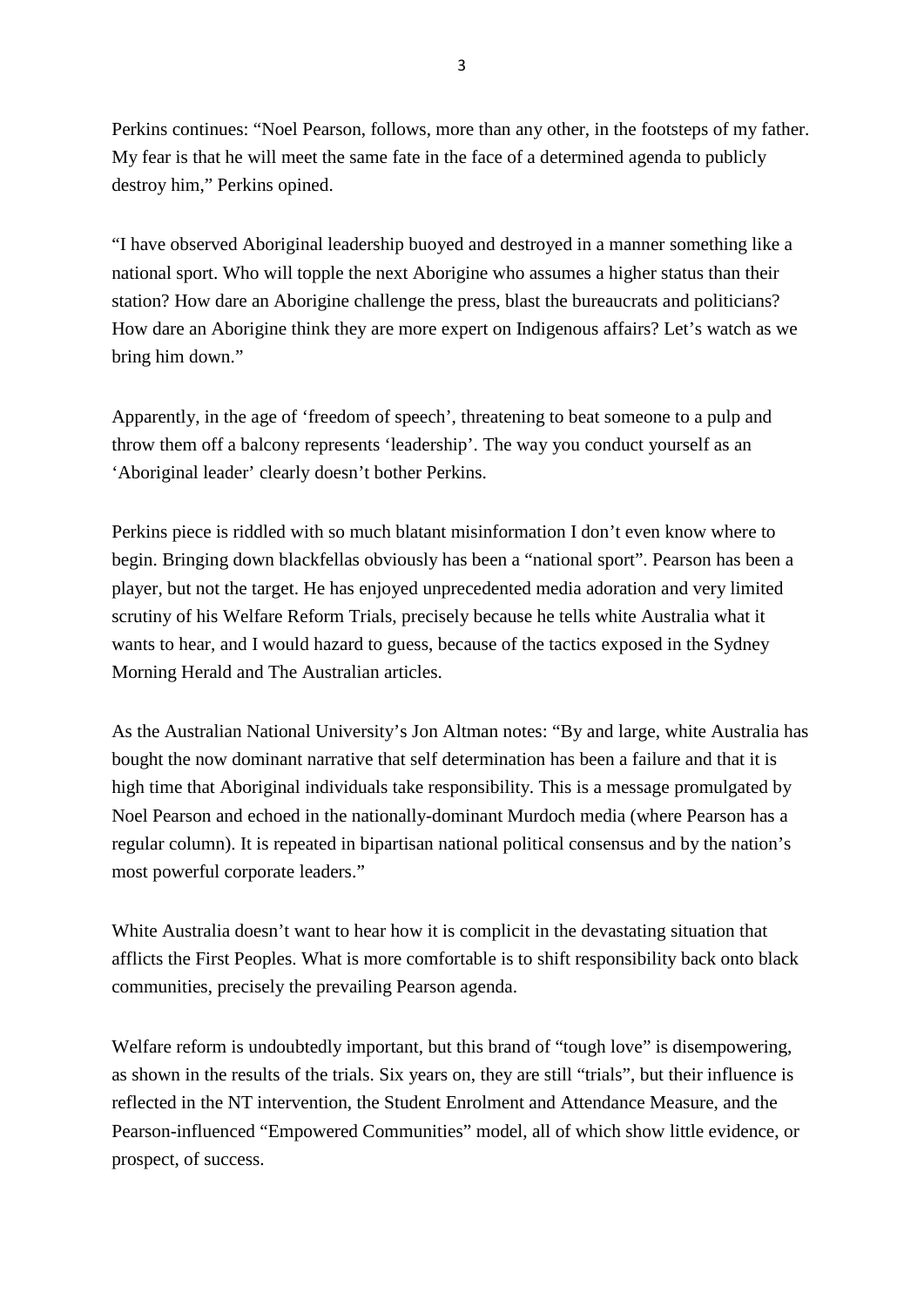Aboriginal people in the Territory are still living in horrendous conditions, while harrowing statistics – the most devastating of which is that the Aboriginal incarceration rate has jumped by 90 percent, and that the rates of self-harm and attempt suicide increased by nearly 500 percent – cast ominous shadows over government rhetoric.

Pearson's welfare reform trials are heavily supported by media like The Australian, and have seen at least \$150 million flood into just four small communities on Cape York since 2008 – millions and millions of dollars that goes to a population of just a few thousand people. Where are the concrete outcomes for this level of expenditure? Where is the scrutiny?

Certainly this level of almost uncritical reception to an Aboriginal policy is not reflected anywhere else in Aboriginal affairs, where black organisations are scrutinised much more harshly that non-Indigenous organisations, and against the backdrop of savage cuts to the black budget.

Pearson has never been the victim.

In fact, the "national sport" has been in bringing down Aboriginal people who do not conform to white Australia's vision. Do you see any other government minister or media outlet giving a consistent voice to strong activists like Gary Foley or Michael Mansell or David Claudie or Rosalie Kunoth-Monks? Do I have to raise the case of Professor Larissa Behrendt, who was hounded for weeks by The Australian because of an ill-thought out tweet, who had her reputation dragged through the mud despite her tireless and awe-inspiring advocacy for the voiceless and vulnerable (a key example is her role in seeking justice for three Aboriginal children murdered on Bowraville mission in the early 90s).

If that isn't a "national sport" to bring down a blackfella, I don't know what is. It's certainly not the game played against Pearson.

Pearson's level of influence is an envy to First Nations people so used to being ignored. The shouts for treaty, land rights and basic human rights are silenced by the blackfellas who concentrate power at the top – people like Pearson and Abbott's Aboriginal advisor Warren Mundine – who are supporters of government as long as government are supporters of them.

Pearson was the only Aboriginal person given any warning of the Howard government's racist NT intervention in 2007. Then Indigenous affairs minister Mal Brough rang Pearson 15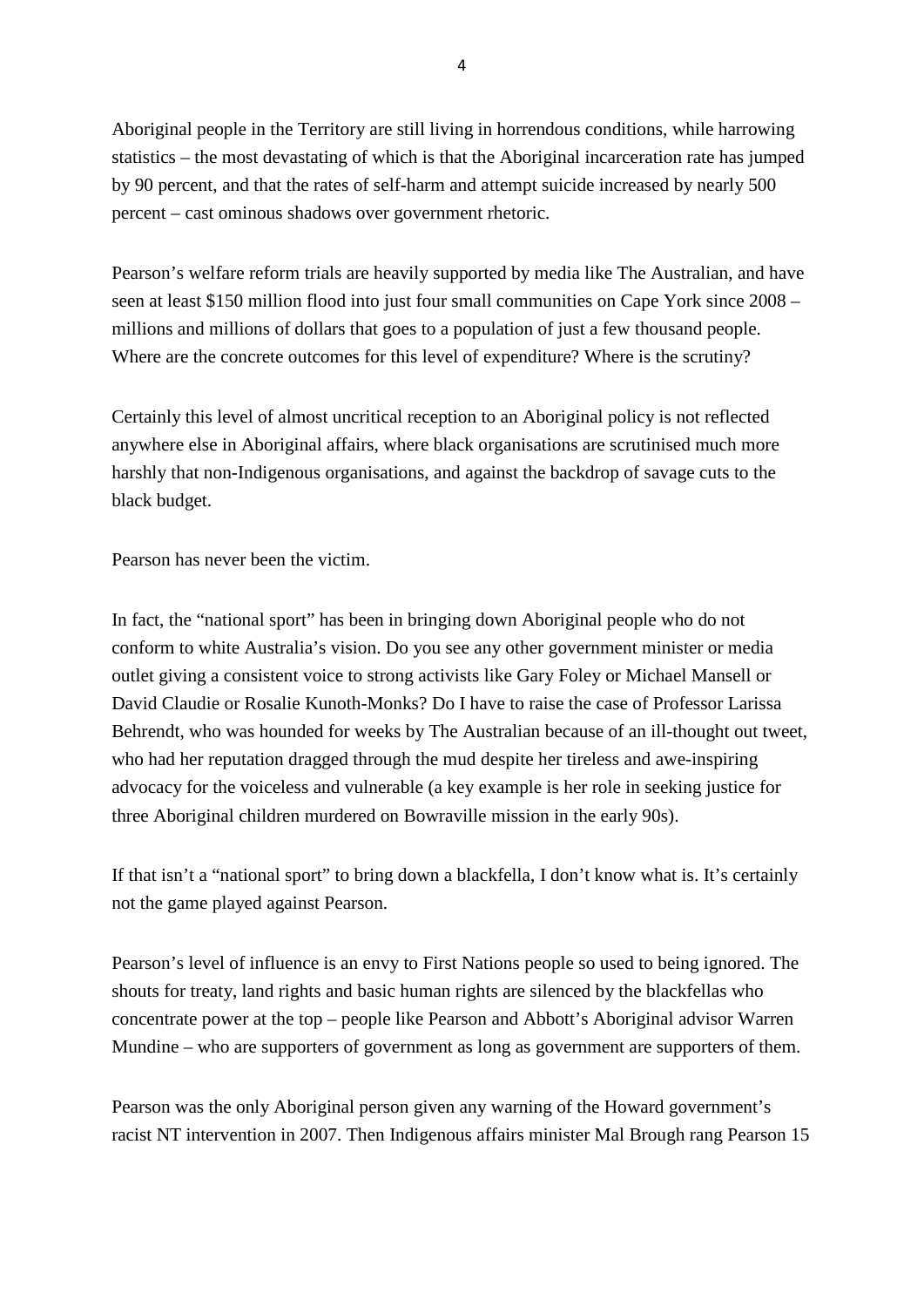minutes before the press conference, launched with no consultation with Aboriginal people actually affected by the policy.

One of the most horrendously racist aspects of the NTER was the blanket income management scheme – which was loosely based around Pearson's trials in the Cape, and which Pearson publicly backed.

When talk inevitably turned to a racist intervention in the Cape, Pearson was apoplectic in his rage. What's good for other blackfellas is apparently not good for Pearson.

Pearson's influence is not unrecorded.

When he was shadow Indigenous affairs minister, Abbott told an elected Aboriginal councillor on the NSW Aboriginal Land Council board, the largest member-based Aboriginal organisation in the country, that if he needed to know something on Aboriginal affairs, all he had to do was pick up a phone to Pearson or Mundine.

To tell a democratically elected Aboriginal representative that he should take advice from unelected Aboriginal 'leaders' has been the hallmark of Abbott's position towards Indigenous affairs (the unelected, handpicked Indigenous Advisory Council has largely replaced the national representative body the National Congress of Australia's First Peoples).

How can you be the victim of a "national sport" to bring down an "Aborigine" when you have the ear of the Prime Minister?

Perkins, nonetheless, continued:

"Pearson's philosophy is spreading. Indigenous people across Australia support him. They are not necessarily the loudest of our mob, but they quietly agree. To you I say, do not swallow the negative gossip. Make your own mind up and if you are really interested in what's going on in Indigenous Australia make an effort to read what Pearson writes, rather than the out-of-context quotes. It is bracing, transformative thinking, underpinned by international modelling, research and deep consideration."

To be fair, there are Aboriginal people who support Noel Pearson just as there are white people who support the Motor Enthusiast Party's Ricky Muir.